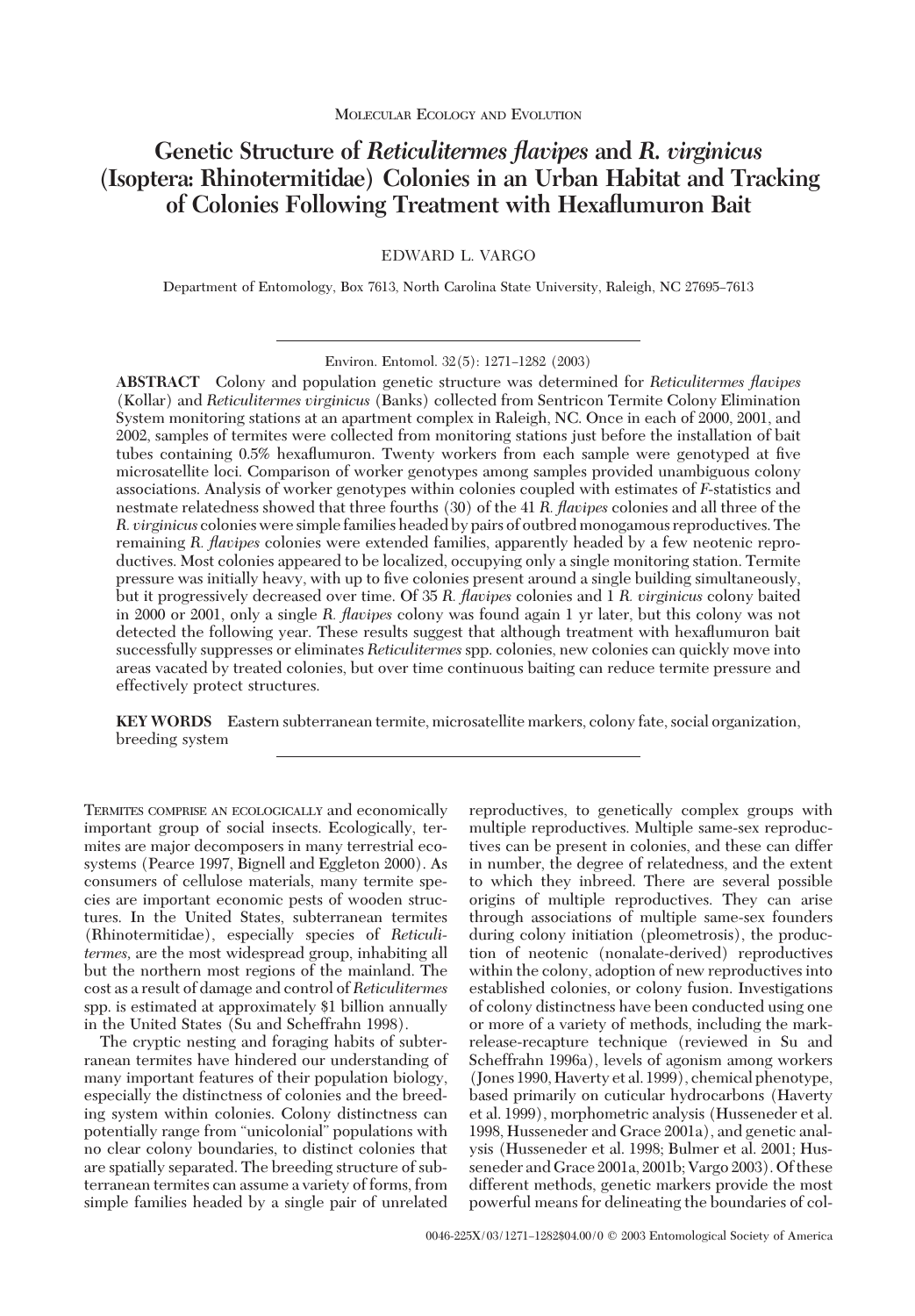onies and for determining colony affiliation for groups of foraging workers (Thorne et al. 1999, Bulmer et al. 2001, Vargo 2003). Microsatellite markers, with their codominant nature and high variability, are especially useful for investigations of colony distinctness (Vargo 2003). Microsatellite markers have recently been developed for a number of termite species, including the termitids Macrotermes michaelseni (Sjöstedt) (Kaib et al. 2000) and *Cubitermes subarquatus* Sjöstedt (Harry et al. 2001), the mastotermitid *Mastotermes darwiniensis* Froggatt (Goodisman et al. 2001), and the subterranean species *Coptotermes lacteus* (Froggatt) (Thompson et al. 2000), *Coptotermes formosanus* Shiraki (Vargo and Henderson 2000), *Reticulitermes flavipes* (Kollar) (Vargo 2000), and *Reticulitermes speratus* (Kolbe) (Hayashi et al. 2002).

Genetic markers are also the most practical way to determine colony breeding structure (Thorne et al. 1999, Ross 2001), and there have been a growing number of genetic studies of breeding systems in termites (Luykx 1993; Atkinson and Adams 1997; Husseneder et al. 1997, 1999; Thompson and Hebert 1998a, 1998b; Husseneder and Grace 2001a, 2001b; Goodisman and Crozier 2002; Vargo et al. 2003), including some on *Reticulitermes* spp. (Clément 1981, 1984; Reilly 1987; Jenkins et al. 1999; Bulmer et al. 2001; Clément et al. 2001; Vargo 2003). The most detailed studies to date of the eastern subterranean termite, *R. flavipes,* are those of Reilly (1987) using allozymes, Bulmer et al. (2001) using allozymes and mitochondrial DNA haplotype data, and Vargo (2003) using microsatellites and mitochondrial DNA sequence data. These studies have revealed variation in colony social organization in *R. flavipes*from very highly inbred colonies in Tennessee (Reilly 1987), to a mixture of approximately one third simple families and two thirds inbred colonies headed by many neotenic reproductives in Massachusetts (Bulmer et al. 2001), to three fourths simple families and one fourth inbred families with only a few neotenics in North Carolina (Vargo 2003). The above studies were conducted in natural areas, and there are no comparable studies performed to date in urban areas around buildings. Colony social organization in *R. flavipes* may vary in response to local ecological conditions (Bulmer et al. 2001), raising the possibility that for a given geographic area, colonies in urban habitats may differ in their social organization from those in natural habitats. If so, then results of studies conducted in natural habitats may not completely apply to urban habitats, where most structural infestations occur. Indeed, in a study of *Reticulitermes hesperus* Banks in southern California, Haagsma and Rust (1995) found differences in colony size, foraging activity, and body weight between colonies in natural and urban habitats.

In addition to providing a powerful way to determine colony distinctness and to infer colony breeding structure in subterranean termites, molecular genetic markers are useful for applied studies, such as tracking colonies over time after exposure to an insecticide treatment and determining whether termites that reappear after treatment are part of the originally

treated colony or are from a neighboring untreated colony that has moved into the area (Husseneder et al. 2003). Such studies are critical in the evaluation of management practices that target specific colonies and aim to eliminate them or greatly suppress their populations.

Baiting, in which a slow-acting active ingredient is placed in a suitable food source, is used extensively to target specific subterranean termite colonies for elimination or suppression (reviewed in Su and Scheffrahn 1998, Su 2003). Bating technology relies on the transfer of the active ingredient from foragers feeding directly on the bait to other colony members through trophallactic exchange. The Sentricon Colony Elimination System (Dow AgroSciences LLC, Indianapolis, IN), which uses the chitin synthesis inhibitor hexaßumuron as the active ingredient (but this is currently being replaced by novoflumuron), was the first termite baiting system registered for use in the United States. There have been a number of studies reporting colony elimination or suppression using the Sentricon baiting system (reviewed in Su 2003), but genetic markers were not used in any of these studies to track the fate of treated colonies, which in many cases resulted in ambiguity about the identity of colonies that reappeared in treated areas.

The objectives of the current study were twofold. First, to infer the colony social organization of *R. flavipes* in an urban habitat based on colony and population genetic structure and to compare this social organization to that in nearby natural habitats (Vargo 2003). The second objective was to track the fate of individual colonies after treatment with hexaflumuron bait in a 10-building apartment complex over a 2-yr period.

## **Materials and Methods**

The Sentricon Termite Colony Elimination System (Dow AgroSciences LLC) was installed 22 June 2000 around 10 buildings in the Apartments of Westgrove, located at 4929 Faber Drive in Raleigh, NC. A total of 234 in-ground monitoring stations were installed according to the manufacturer's specification, with 5Ð38 stations per structure spaced 3Ð 6m apart. Only 1 of the 10 buildings had an active subterranean termite infestation, and two above-ground stations (Recruit AG, Dow AgroSciences LLC) were installed over active mud tubes on this structure. Unlike inground stations, above-ground stations are generally used for treatment only and are typically removed after termite activity in them ceases. The installation and monitoring was carried out by a licensed pest control technician, previously authorized by Dow AgroSciences LLC to install and service the Sentricon Termite Colony Elimination System. Data on the presence of termites in monitoring stations and bait consumption were recorded using the Dolphin data scanner (Dow AgroSciences LLC), and these data were stored in the Prolinx database (Dow AgroSciences LLC).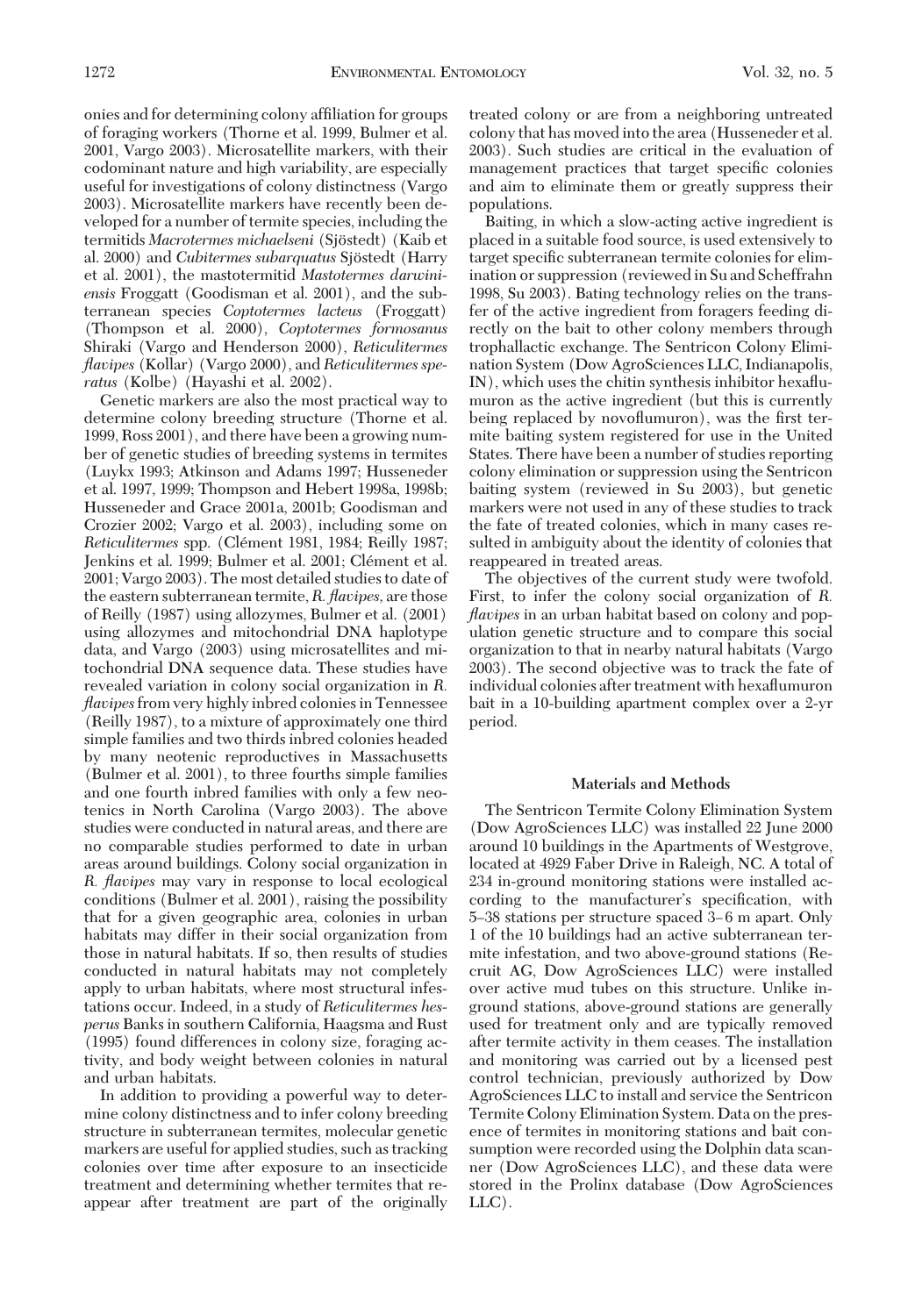Samples of termites (workers and soldiers) from active stations were collected only once per year during regularly scheduled monthly or quarterly service visits. In accordance with the manufacturer's protocol, all monitoring stations were checked each visit, and the monitoring devices from all active stations were removed and a Baitube (Dow AgroSciences LLC) was placed inside the station. On 17 August 2000, 29 samples were collected from in-ground stations and two from above-ground stations. Samples were again collected 17 October 2001 from 17 in-ground stations. Finally, in 2002, samples from a total of 10 stations were collected: one sample on 15 August, six on 18 October, and three samples on 22 November. In nearly all cases,  $20-100$  individuals were collected per sample, although in a few cases samples were limited to  $\approx$ 10 individuals. Live termites were placed directly into vials containing 95% ethanol and were stored at 4-C until extracted. Soldiers were examined for species identification using the key of Scheffrahn and Su (1994). Voucher specimens have been deposited in

the North Carolina State University Insect Collection. Genomic DNA was extracted from individual termites using the DNeasy Tissue Kit (QIAGEN Inc., Valencia, CA). A total of 899 workers were genotyped at each of Þve microsatellite loci: *Rf 1–3, Rf 5–10, Rf 6 –1, Rf 15–2,* and *Rf 24 –2.* Details of the polymerase chain reaction conditions and genotype scoring procedures are given in Vargo (2000). Mendelian inheritance and conformance to Hardy-Weinberg equilibrium of all five loci have been previously confirmed in nearby populations (Vargo 2003). To determine whether workers in different samples belonged to the same or different colonies, comparisons were made of the allelic composition and genotypes present in all pairs of samples to ascertain whether there were private alleles (those present in only one sample in each pair of samples) and/or unique genotypes. In addition,  $F_{ST}$ -values were generated for all pairs of samples. Workers from different samples were considered to belong to the same colony if the  $F_{ST}$  between collection points was not significantly different from zero (based on 95% confidence intervals overlapping zero), and if the workers had all the same alleles present. As it turned out, pairs of samples that did not have significant  $F_{ST}$ -values shared all the same alleles and had identical genotypes, whereas sample pairs with significant  $F_{ST}$ s differed in the presence of many alleles. Because of the high variability of the markers and the close genetic affinities of colony mates (see "Results"), colony identifications were straightforward and unambiguous.

Colonies were classified as simple families or extended families based on worker genotypes. A colony was considered a simple family if workers had genotypes consistent with being the progeny of a single monogamous pair of reproductives, and if the frequencies of the genotypes did not differ significantly from Mendelian ratios, i.e., those expected for the offspring of a monogamous pair of reproductives. Significant deviation from Mendelian ratios was determined by performing a *G*-test for goodness-of-fit between observed and expected genotypes for each locus and then producing an overall *G*-value for each colony by summing the locus specific *G*-values across the five loci. A colony was considered an extended family if there were more worker genotypes than is possible with a single pair of reproductives, or if Mendelian genotypes were present but their frequencies differed significantly from expected based on the *G*-test ( $P$  < 0.05). The term "extended family"seemed appropriate for these colonies, because they all had genotypes consistent with being headed by neotenic reproductives descended from the founding primary king and queen, or possibly a combination of one or more primaries together with neotenics (see "Results").

To examine colony and population genetic structure, *F*-statistics were estimated for each species using the program Genetic Data Analysis (Lewis and Zaykin 2000). I followed the notation of Thorne et al. (1999), in which genetic variation is partitioned among the individual  $(I)$ , the colony  $(C)$ , and total  $(T)$  components. Using this notation,  $F_{IT}$  is equivalent to the standard inbreeding coefficient  $F_{\text{IS}}$ .  $F_{\text{CT}}$  is similar to  $F_{ST}$  and represents genetic differentiation among colonies.  $F_{\text{IC}}$  represents the colony inbreeding coefficient, which is expected to be strongly negative for simple families, will increase toward zero with greater numbers of reproductives, and will become positive if there is assortative mating among multiple groups of reproductives within colonies or there is mixing of individuals from different colonies. Ninety five percent confidence intervals (CIs) were generated by bootstrapping over loci 1,000 times. Relatedness among nestmate workers was estimated using the program Relatedness 5.08 (Queller and Goodnight 1989) with colonies weighted equally, and 95% CIs were generated by jackknifing over loci. To infer features of the breeding system in each species, the *F*-statistics and relatedness coefficients were compared with previously published values generated by computer simulations for possible breeding systems of subterranean termites (Thorne et al. 1999, Bulmer et al. 2001). In addition, simulations were performed using the methods of Thorne et al. (1999) to generate values for a population consisting of three fourths simple families and one fourth extended families with few neotenics, corresponding to the composition of the *R. flavipes* colonies (see "Results").

The quantity of bait consumed by all colonies sampled in 2000 and 2001 was used to investigate possible factors that might help explain the persistence of colony BR00-25, the colony that was present in both 2000 and 2001 (see "Results"). I retrieved information on the amount of bait consumed 1 mo after samples were collected (at which time the Baitubes were installed) from the Prolinx data base. The following categories of bait consumption were recorded: bait tube full (no consumption), 75-99% remaining, 51-74% remaining, 26Ð50% remaining, 1Ð24% remaining, and empty (100% consumed). Consideration was given to tracking bait consumption over a longer period; however, because samples were collected only once per year, there was no way to verify whether the same colonies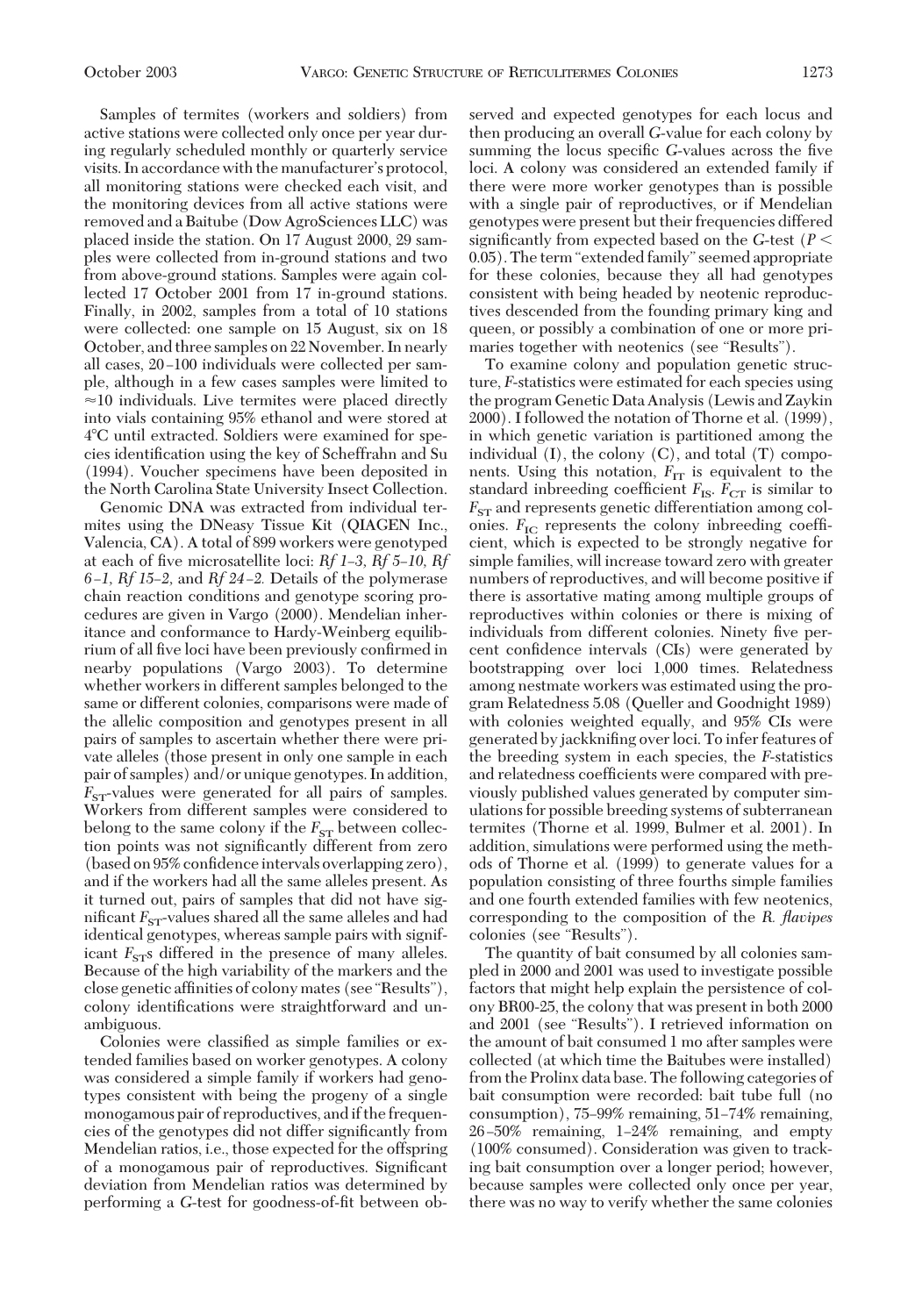**Table 1. Allelic diversity of microsatellite markers in 41** *R. flavipes* **colonies and three** *R. virginicus* **colonies in an urban North Carolina study area**

|                              | R. flavipes |                                   | R. virginicus |                                   |
|------------------------------|-------------|-----------------------------------|---------------|-----------------------------------|
| Locus                        | No. alleles | Freq. of most<br>common<br>allele | No. alleles   | Freq. of most<br>common<br>allele |
| $Rf1-3$                      | 11          | 0.28                              | 5             | 0.53                              |
| $Rf$ 5-10                    |             | 0.57                              | 2             | 0.71                              |
| $Rf6-1$                      | 11          | 0.53                              |               | 0.42                              |
| Rf 15-2                      |             | 0.91                              |               | 1.0                               |
| Rf 24-2                      | 26          | 0.10                              |               | 0.53                              |
| Mean $\pm$ SD 11.8 $\pm$ 7.6 |             |                                   | $3.1 \pm 1.5$ |                                   |

that were genotyped were those that continued feeding on the bait months after the samples were collected. Thus, to avoid possible confusion over the identity of colonies feeding on baits, analysis was limited to bait consumption data for the first month after installation.

### **Results**

**Colony Designations.** Of the 58 samples, 53 (91%) were *R. flavipes,* whereas the remaining samples were *Reticulitermes virginicus* (Banks), with four of the five samples of the latter species turning up during the last sampling period. The high level of variability of the microsatellite loci (Table 1), together with the close family structure of colonies (see below), made for straightforward differentiation among colonies. Examples of the clear genetic distinction between colonies of *R. flavipes* are shown in Table 2. Colony designations unambiguously showed a total of 45 colonies when summing the number of colonies present each year (Table 3); however, as discussed below, there was one *R. flavipes* colony present in both 2000 and 2001 (Table 2). There was strong and significant differentiation among the *R. flavipes* samples belonging to different colonies [mean ( $\pm$ SD)  $F_{ST} = 0.26 \pm 0.07$ ; range, 0.12–0.45]. Moreover, despite the fact that no sample had more than four alleles at a locus, all pairs of samples considered to belong to different colonies had an average of 13.7  $\pm$  2.7 private alleles (range, 5Ð23) for an average of 2.7 private alleles per locus. In fact, the number of private alleles in these pair-wise comparisons accounted for approximately two thirds (68.2%) of the total number of alleles (mean = 20.1  $\pm$ 2.0) present in each of the colony pairs being compared, indicating that the samples considered as different colonies were genetically distinct groups. In contrast, pairs of *R. flavipes* samples considered to belong to the same colony had  $F_{ST}$ -values not significantly different from zero (mean  $= 0.01 \pm 0.02$ , range,  $0.0 - 0.05$ . In addition, pairs of samples from the same colony hadidentical alleles across allloci, as well as the same genotypes present among the workers (see example in Table 2). Finally, relatedness between workers in different samples belonging to the same colony were high  $(r = 0.471 \pm 0.064)$  and nearly identical to the relatedness values among workers in the same

| Table 2. Genotypes at two representative loci of R. flavines         |  |  |  |
|----------------------------------------------------------------------|--|--|--|
| worker groups collected from the same monitoring station in $2000\,$ |  |  |  |
| and 2001; samples BR00-25 and BR01-16 were from the same             |  |  |  |
| colony, whereas BR00-4 and BR01-3 belonged to different<br>colonies  |  |  |  |

| Locus/    |                              | Same station/<br>same colony |                                 | Same station/<br>different colonies |
|-----------|------------------------------|------------------------------|---------------------------------|-------------------------------------|
| genotype  | <b>BR00-25</b><br>$(n = 20)$ | <b>BR01-16</b><br>$(n = 10)$ | <b>BR00-4</b><br>$(n = 20)^{a}$ | <b>BR01-3</b><br>$(n = 20)^{a}$     |
| $Rf$ 5-10 |                              |                              |                                 |                                     |
| 147/153   |                              |                              |                                 | $\overline{4}$                      |
| 147/162   |                              |                              |                                 | $\mathfrak{2}$                      |
| 150/153   |                              |                              | 9                               |                                     |
| 150/162   |                              |                              | 9                               |                                     |
| 153/153   | 9                            | 5                            |                                 | $\overline{4}$                      |
| 153/162   | 11                           | 5                            |                                 | 10                                  |
| Rf 24-2   |                              |                              |                                 |                                     |
| 128/155   | 3                            | $\mathbf{2}$                 |                                 |                                     |
| 128/176   | $\overline{4}$               | 3                            |                                 |                                     |
| 155/194   | 8                            | $\overline{4}$               |                                 |                                     |
| 161/188   |                              |                              | 9                               |                                     |
| 161/191   |                              |                              | $\overline{7}$                  |                                     |
| 164/179   |                              |                              |                                 | 7                                   |
| 164/200   |                              |                              |                                 | $\overline{5}$                      |
| 170/179   |                              |                              |                                 | 3                                   |
| 170/200   |                              |                              |                                 | 3                                   |
| 176/194   | 5                            | 1                            |                                 |                                     |
| 179/188   |                              |                              | 3                               |                                     |
| 179/191   |                              |                              | $\mathbf{1}$                    |                                     |

*<sup>a</sup>* Only 18 genotypes were available for *Rf 24 –2.*

sample  $(r = 0.464 \pm 0.078)$  and among all members of the presumed colony  $(r = 0.449 \pm 0.071)$ .

Only three *R. virginicus* colonies were found at monitoring stations, one during 2001 and two during 2002. As with the *R. flavipes* samples, colony designation was unambiguous. Pairwise  $F_{ST}$ -values between samples belonging to different colonies were signiÞcantly greater than zero (mean  $F_{ST} = 0.24 \pm 0.03$ ), whereas those belonging to the same colony were much lower and not significant (mean  $F_{ST} = 0.00 \pm$ 0.02). In addition, samples belonging to different colonies had an average of  $3.2 \pm 1.5$  private alleles, whereas those from the same colony shared all the same alleles and had identical genotypes. Finally, all three *R. virginicus* colonies were simple families, making the colony designations for these samples especially clear.

Most of the 45 colonies found were present during the first sampling period, followed by successive declines in both the number of monitoring stations being

**Table 3. Numbers of colonies of** *R. flavipes* **and** *R. virginicus* **present in samples collected from monitoring stations around buildings**

| Year  | Total<br>no.<br>samples | No.<br>R. flavipes<br>colonies | No.<br>R. virginicus<br>colonies | Total no.<br>colonies |
|-------|-------------------------|--------------------------------|----------------------------------|-----------------------|
| 2000  | 31                      | 24                             |                                  | 24                    |
| 2001  | 17                      | $12^a$                         |                                  | 13 <sup>a</sup>       |
| 2002  | 10                      | 6                              | 2                                | 8                     |
| Total | 58                      | 41                             | 3                                | 44                    |

*<sup>a</sup>* Includes a colony sampled in both 2000 and 2001; this colony is counted only once in the total.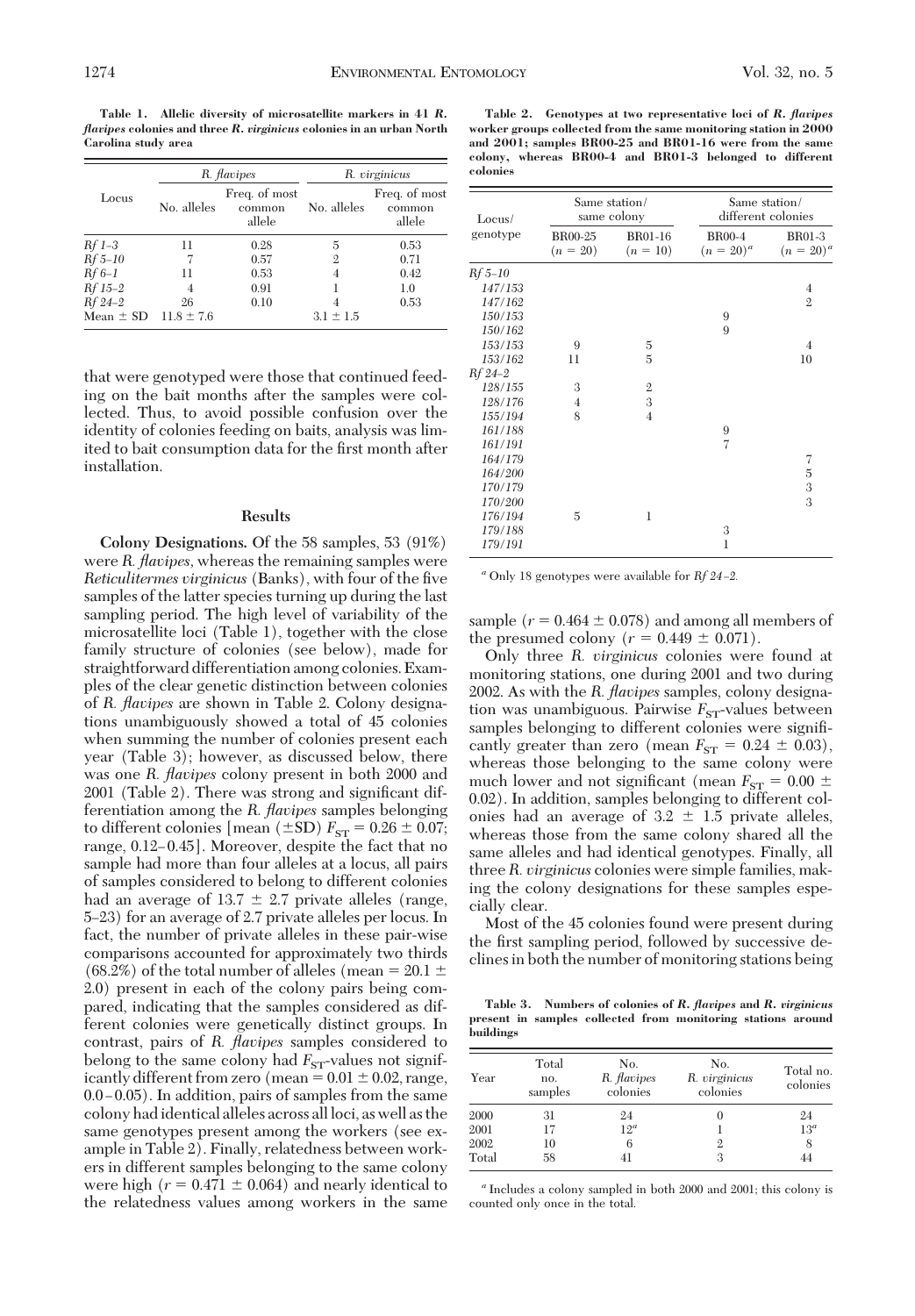

**Fig. 1.** Decrease in the mean  $(\pm SE)$  number of active monitoring stations and number of subterranean termite colonies detected per building at a 10-building apartment complex during three years of sampling. There was a significant difference among samples in each comparison (one-way analysis of variance; both  $F_{2,27} \geq 3.31$ ,  $P \leq 0.05$ ). Samples with different lower case letters in each comparison differed significantly  $(P < 0.05$ , Tukey test).

"hit" and by the number of colonies detected (Table 3; Fig. 1). The decrease in both the number of active monitors and number of colonies present around buildings over time were significant, with the 2002 sample containing significantly fewer than the 2000 samples in both cases (Fig. 1). This reduction was caused by fewer buildings being hit and fewer hits in the buildings with active monitors. In 2000, 8 of the 10 buildings had termites present in monitors with a maximum of eight active stations in a building. In 2001, there were seven buildings with occupied monitors and a maximum of six active monitors at a building. By 2002, there were five buildings with active monitors and the maximum number of monitors hit at a building was three.

**Table 4. Numbers of simple families and extended (inbred) families of** *R. flavipes* **present in each of the samples collected in an urban habitat in North Carolina**

| Year  | Total no.<br>colonies | No. simple<br>families<br>(%) | No. extended<br>families $(\%)$ |
|-------|-----------------------|-------------------------------|---------------------------------|
| 2000  | 24                    | 18 (75.0%)                    | $6(25.0\%)$                     |
| 2001  | 12 <sup>a</sup>       | $7^a$ (58.3%)                 | 5(41.7%)                        |
| 2002  | 6                     | $6(100.0\%)$                  | $0(0.0\%)$                      |
| Total | 41                    | 30 (73.2%)                    | $11(26.8\%)$                    |

*<sup>a</sup>* Includes a colony sampled in both 2000 and 2001; this colony is counted only once in the total.

Figure 2 shows the locations of the different colonies sampled in 2000, at which time only*R. flavipes*was found. There were 31 samples representing 24 colonies, with five colonies occupying two monitoring stations and one colony occupying three stations. Interestingly, the two above-ground stations placed in the front and back of the same apartment unit were occupied by workers from different colonies. These samples were the only ones collected from colonies known to be infesting any of the structures. Activity in these stations ceased in October 2000 in one case and April 2001 in the other, and the stations were removed on these dates. As seen in Table 4, 75% of the colonies sampled in 2000 were simple families.

In 2001, all but one of the stations contained *R. flavipes,* representing 12 colonies (Fig. 2), 7 of which were simple families. Two colonies occupied three stations each, and both were simple families. Five colonies occupied monitoring stations that had been active during the previous year's sample. In four cases, the possibility that the new occupants belonged to the previous colony could be excluded based on the large number of private alleles occurring between pairs of colonies collected from the same monitoring station during different years (mean  $= 13.3 \pm 2.2$ , range,



**Fig. 2.** Location of occupied monitoring stations during the three sampling periods. Except for the two above-ground (AG) stations, all stations were in-ground. Different stations containing termites from the same colony are encircled. Arrows mark stations in which termites had been collected during a previous sampling period.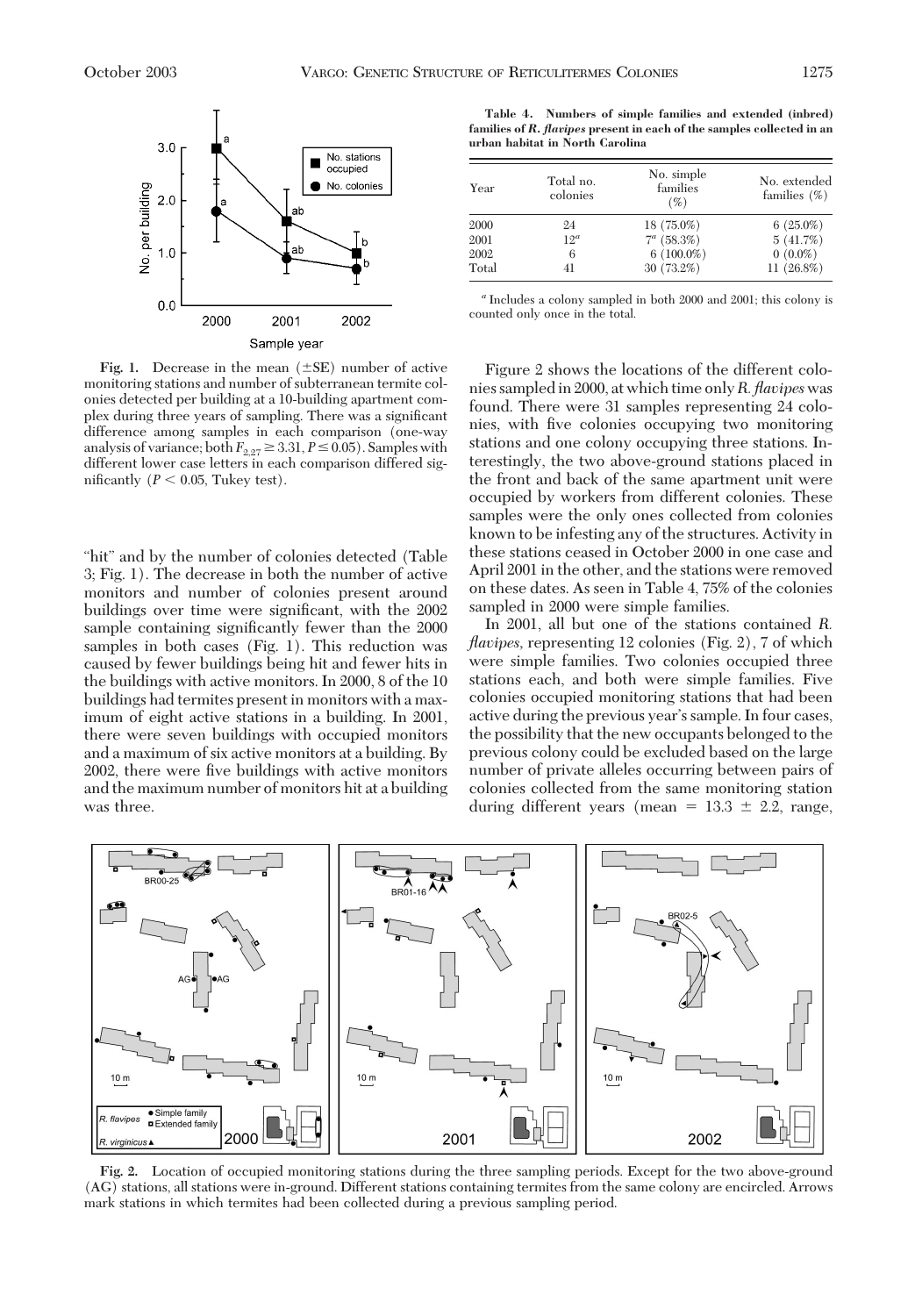11–16) and the high  $F_{ST}$ s between the colony pairs (mean  $F_{ST} = 0.248 \pm 0.077$ , range, 0.20-0.36). Moreover, the average degree of relatedness between nonnestmate workers in each pair was not significantly different from zero  $(r = -0.033 \pm 0.086)$ , whereas relatedness among nestmates was equivalent to that between siblings  $(r = 0.477 \pm 0.099)$ . Thus, it is clear from these analyses that in four cases the colonies present in 2001 were different from those that occupied the same monitoring stations in 2000. The one exception was workers from sample BR01-16, which were collected in 2001 from the same monitoring station (designated BR00-25) in 2000; these samples had the same alleles and same genotypes at every locus indicating they were part of the same colony (Table 2). Furthermore, the coefficient of relatedness between workers in the two samples  $(r = 0.539)$  was indistinguishable from the within-sample relatedness values  $(r = 0.536$  and 0.534, for samples BR00-25 and BR01-16, respectively). Therefore, this colony, which was a simple family, went from occupying a single monitoring station in 2000 to occupying three adjacent monitoring stations in 2001. The four samples, one from 2000 and three from 2001, were considered a single colony and treated as such in subsequent analyses. The one *R. virginicus* colony found in 2001 was a simple family, and it occupied a monitoring station in which an *R. flavipes* colony had been present in 2000.

The 10 samples collected in 2002 represented eight colonies, of which six were *R. flavipes* occupying a single monitoring station each, and two were *R. virginicus,* one of which occupied a single station, whereas the other was found in three stations separated by up to 54.3 m. All of the colonies of both species collected in 2002 were simple families.

**Colony Genetic Structure.** All colonies of both species formed close family units. Despite the highly variable nature of the microsatellite markers in the *R. flavipes* samples (Table 1), there was a maximum of four alleles found at a locus in every colony. These results are consistent with each colony being a simple family or an extended family descended from a simple family. Because only three colonies of *R. virginicus* were sampled, far fewer alleles were found in this species. However, larger sample sizes of this species collected from the same area around Raleigh, NC, show similar levels of variability to those found in *R. flavipes* (C. DeHeer and E. Vargo, unpublished data). The three *R. virginicus* colonies investigated in the current study were simple families and were genetically distinct.

The *F*-statistics and relatedness coefficients are shown in Table 5, along with values generated by previous studies (Thorne et al. 1999, Bulmer et al. 2001) in which different possible breeding systems of *Reticulitermes* spp. were simulated. The *R. flavipes* colonies did not show signs of significant levels of inbreeding based on the observation that the 95% CIs for the *F*<sub>IT</sub>-values overlapped zero. Values for all the *F*-statistics and for the relatedness coefficient among the simple family colonies were nearly identical to the

values expected for simple families headed by outbred reproductives (Table 5, case A). The extended families had low levels of inbreeding compared with those expected for neotenic-headed colonies (Table 5, cases B1–6), and in particular, had strongly negative  $F_{\text{IC}}$ values, suggestive of colonies with low numbers of reproductives. The values for the extended family colonies are a reasonably good match to the values expected for colonies headed by two female and one male neotenic that are the direct offspring of the original primary reproductives (Table 5, case C2i), although we cannot rule out other possible colony types with low numbers of reproductives, such as one or more primaries together with neotenics. The results of the computer simulations for a population consisting of 75% simple family colonies headed by monogamous reproductives and 25% extended family colonies with female neotenics and one male neotenic who are the direct offspring of the founding pair (Table 5, case C3) provide a reasonable fit to the data for all the *R. flavipes* colonies combined.

All of the *R. virginicus* colonies were simple families with *F*-statistics and relatedness coefficients very similar to those for the *R. flavipes* simple families as well as to the values expected for simple families headed by a pair of outbred monogamous reproductives (Table 5, case A).

**Colony Spatial Organization.** By far, most colonies were detected at only a single monitoring station. Fewer than 20% of the *R. flavipes* colonies simultaneously occupied two or more monitoring stations (Table 6). Five colonies, all sampled in 2000, were found at two stations, and three colonies, one sampled in 2000 and two sampled in 2001, were found at three monitoring stations. Each of these colonies occupied stations around a single building. All of these colonies were simple family colonies, although simple family colonies were not significantly more likely to occupy multiple stations than were extended family colonies  $(X^2_{1} = 0.209, P = 0.15)$ . In *R. flavipes*, the maximum linear distance between monitoring stations occupied by the same colony was 23.5 m (colony BR01-16 found at three stations, Fig. 2). Only one of the three *R. virginicus* colonies, sampled in 2002 (BR02-5, Fig. 2), was found at multiple stations. These were located around two different buildings, and the maximum linear distance between stations occupied by this colony was nearly twice that found in *R. flavipes.*

**Bait Consumption by Colonies.** There was considerable variation in the quantity of bait consumed (Fig. 3). Of the 24 colonies baited in 2000, nearly one half (11) consumed all of the bait within 1 mo of installation. The other colonies consumed various amounts, including six colonies (25%) that did not consume any bait. Colony BR00-25, the only colony found in more than 1 yr, was present in one station in 2000 and had consumed only 1–25% of the bait placed in that station. However, in 2001, this colony occupied three stations, all of which were subsequently baited. No detectable bait had been consumed in any of these stations 1 mo after baiting in 2001. However, two of these stations were baited again in spring 2002, and in both of these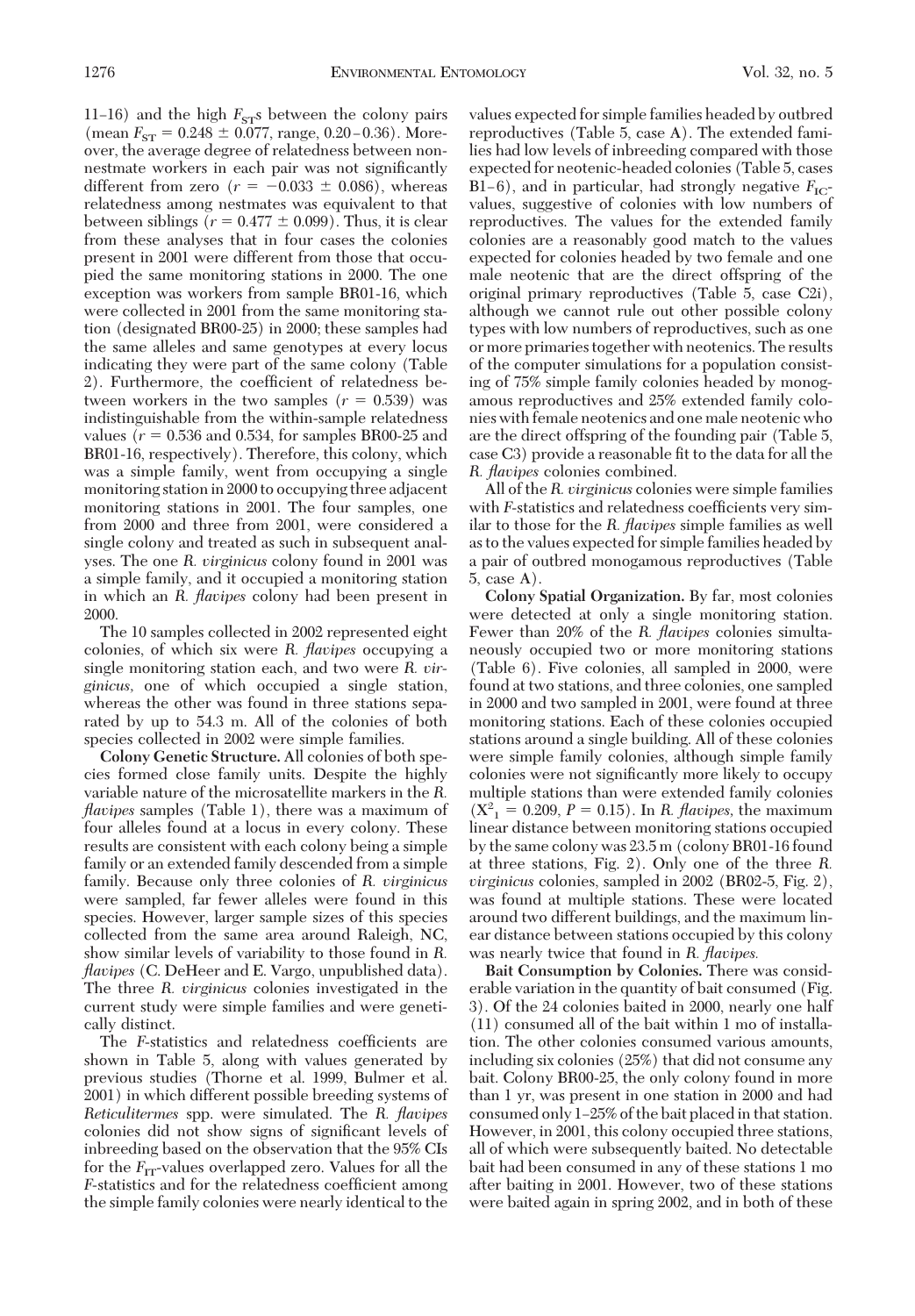| Species/Colony type                                                                                                                                                                                                                                                                                  | $F_{\rm IT}$              | $F_{\rm CT}$             | $F_{\rm IC}$                      | r                     |
|------------------------------------------------------------------------------------------------------------------------------------------------------------------------------------------------------------------------------------------------------------------------------------------------------|---------------------------|--------------------------|-----------------------------------|-----------------------|
| R. flavipes                                                                                                                                                                                                                                                                                          |                           |                          |                                   |                       |
| Il colonies $(n = 41)$ (95% CI)                                                                                                                                                                                                                                                                      | $0.048$ (-0.048 to 0.123) | 0.262(0.199 to 0.313)    | $-0.291(-0.311 to -0.272$         | 0.496(0.389 to 0.603) |
| Simple families $(n = 30)$ (95% CI)                                                                                                                                                                                                                                                                  | $0.010 (-0.062 to 0.062$  | $0.251$ (0.200 to 0.292) | $-0.322(-0.343$ to $-0.294$       | 0.478(0.358 to 0.599) |
| Extended families $(n = 11)$ (95% $CI$ )                                                                                                                                                                                                                                                             | $0.167$ (-0.016 to 0.359) | 0.296(0.176 to 0.395)    | $-0.183 (-0.245 to -0.068)$       | 0.538(0.434 to 0.641) |
| R. virgincius                                                                                                                                                                                                                                                                                        |                           |                          |                                   |                       |
| Il colonies (simple families, $n = 3$ ) (95% CI)                                                                                                                                                                                                                                                     | $0.015 (-0.067 to 0.079)$ | 0.235(0.128 to 0.334)    | $-0.288$ ( $-0.434$ to $-0.160$ ) | 0.473(0.095 to 0.851) |
|                                                                                                                                                                                                                                                                                                      |                           |                          |                                   |                       |
| Simulated breeding system<br>(A) Simple families headed by outbred reproductive pairs<br>"                                                                                                                                                                                                           | 0.00                      | 0.25                     | $-0.33$                           | 0.50                  |
| B) Extended families with inbreeding among neotenics                                                                                                                                                                                                                                                 |                           |                          |                                   |                       |
|                                                                                                                                                                                                                                                                                                      | 0.33                      | 0.42                     | $-0.14$                           | 0.62                  |
|                                                                                                                                                                                                                                                                                                      | 0.57                      |                          |                                   |                       |
|                                                                                                                                                                                                                                                                                                      | 0.52                      | 0.59                     | $-0.22$<br>$-0.17$                | 0.82                  |
|                                                                                                                                                                                                                                                                                                      | 0.33                      | 0.34                     | $-0.01$                           | 0.51                  |
|                                                                                                                                                                                                                                                                                                      | 0.37                      | 0.38                     | $-0.02$                           | 0.56                  |
|                                                                                                                                                                                                                                                                                                      | 0.33                      | 0.34                     | $-0.00$                           | 0.50                  |
| led families <sup>c</sup><br>(1) $N_f = N_m = 1, X = 1^a$<br>(2) $N_f = N_m = 1, X = 3^a$<br>(3) $N_f = 2, N_m = 1, X = 3^a$<br>(4) $N_f = 2, N_m = 10, X = 3^a$<br>(5) $N_f = N_m = 10, X = 3^a$<br>(6) $N_f = 200, N_m = 100, X = 3^a$<br>(C) Population of 75% simple families and 25% extended f |                           |                          |                                   |                       |
|                                                                                                                                                                                                                                                                                                      | 0.00                      | 0.27                     | $-0.36$                           | 0.53                  |
| (1) Simple families headed by outbred reproductive pairs $\left( 2\right)$ Extended families with inbreeding among neotenics                                                                                                                                                                         |                           |                          |                                   |                       |
|                                                                                                                                                                                                                                                                                                      | 0.26                      | 0.35                     | $-0.14$                           | 0.55                  |
|                                                                                                                                                                                                                                                                                                      | 0.26                      | 0.32                     | $-0.09$                           | 0.51                  |
|                                                                                                                                                                                                                                                                                                      | 0.27                      | 0.34                     | $-0.11$                           | 0.53                  |
| (i) $N_f = 2$ , $N_m = 1$ , $X = 1$<br>(ii) $N_f = N_m = 2$ , $X = 1$<br>(iii) $N_f = 5$ , $N_m = 1$ , $X = 1$<br>(iv) $N_f = N_m = 5$ , $X = 1$                                                                                                                                                     | 0.27                      | 0.29                     | $-0.03$                           | 0.46                  |
| (3) Simple families and extended families ( $N_f = 2$ , $N_m = 1$ , $X = 1$ ) combined                                                                                                                                                                                                               | 0.07                      | 0.29                     | $-0.31$                           | 0.54                  |

Table 5. F-statistics and relatedness coefficients for worker nestmates of R. flaripes and R. virginicus from the urban North Carolina study site and expected values for possible breeding systems *flavipes* and R. *virginicus* from the urban North Carolina study site and expected values for possible breeding systems **Table 5.** *F***-statistics and relatedness coefficients for worker nestmates of** *R.* Table 5. F-statistics and relatednes<br>as derived from computer simulations **as derived from computer simulations**

For the simulated breeding systems, *X* represents the number of generations of production of replacement reproductives within a colony;  $N_{\rm f}$  and *N*m represent the number of replacement females and males, respectively, produced per generation. *a* From Thorne et al. (1999)

*bc* From Bulmer et al. (2001) Results of simulations performed using the methods of Thorne et al. (1999).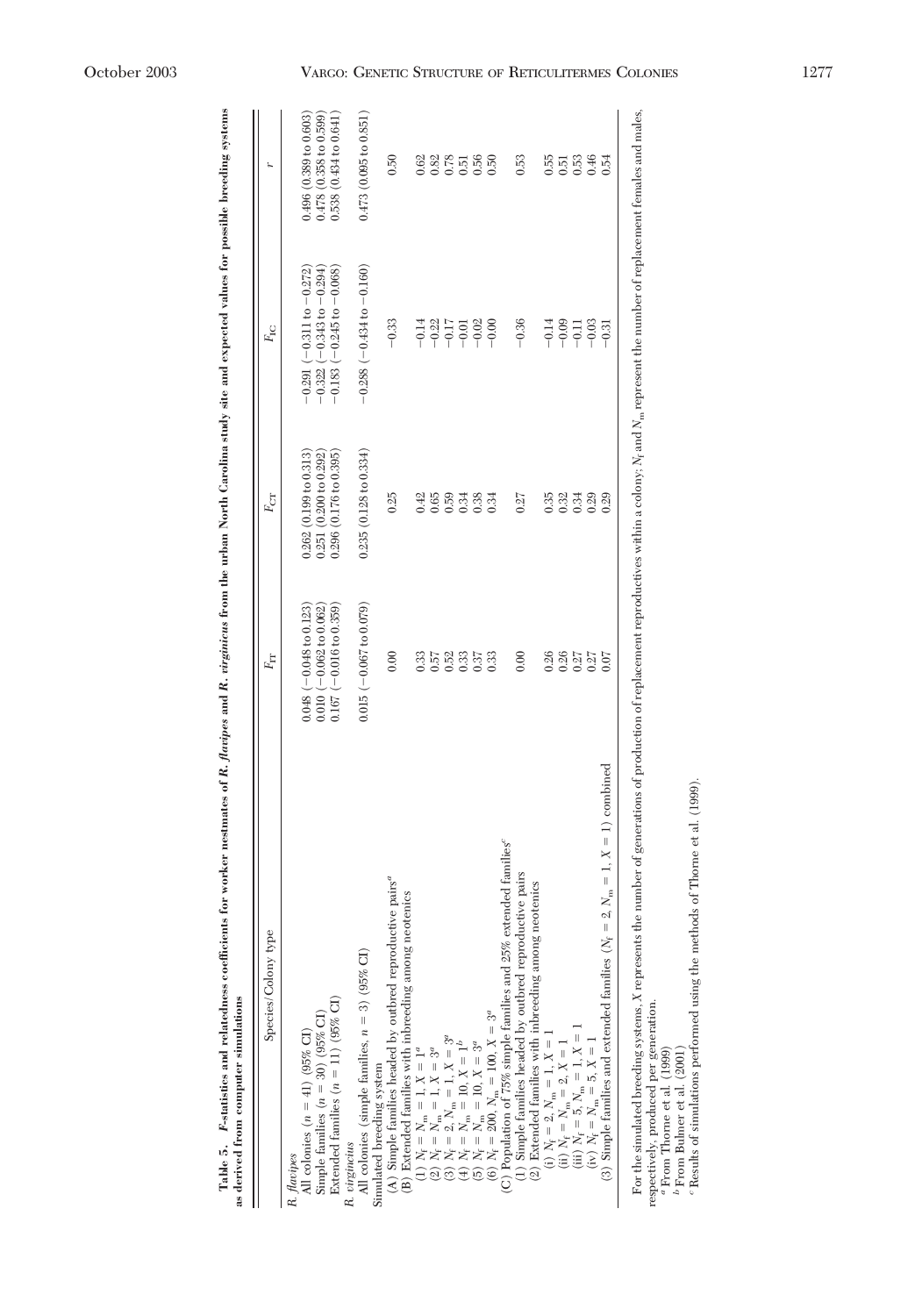**Table 6. Spatial organization of** *R. flavipes* **and** *R. virginicus* **colonies in a North Carolina urban habitat**

| <b>Species</b> | No.      | No. colonies<br>occupying   | Intercolony distance<br>between stations (m) |         |
|----------------|----------|-----------------------------|----------------------------------------------|---------|
|                | colonies | multiple<br>stations $(\%)$ | Mean $(\pm SD)$                              | Maximum |
| R. flavipes    | 41       | $(19.5\%)$                  | $14.3 \pm 4.8$                               | 23.5    |
| R. virginicus  | З        | $(33.3\%)$                  | 54.3                                         | 54.3    |

stations the entire Baitube was consumed; this colony was not detected again in the 2002 sample collected in November. In fact, of the 17 stations receiving Baitubes in October 2001, noticeable quantities of bait were consumed in only two cases (Fig. 3). It should be noted that 11 of the 15 stations in which no perceptible quantity of bait was consumed in 2001 contained termites during at least one of the subsequent monthly service visits, and these were baited again before sampling in 2002. In five cases, they were baited a third time before sampling in 2002. In these subsequent baitings, the entire Baitube was consumed in three cases, 26–75% was consumed in another two cases, and 1–25% was consumed in two cases, for a total of seven cases in which some perceptible quantity of bait was consumed upon rebaiting.

#### **Discussion**

The present results provide further evidence for the power of moderately to highly variable microsatellite markers to elucidate the breeding structure of subterranean termite colonies and to determine colony affiliations of worker groups, including colony identity of foragers that reappear in monitoring stations months or years after baiting. The results clearly show that all of the *R. flavipes* investigated were either simple families or extended families descended from simple families. Nearly three fourths of the colonies were simple families headed by outbred reproductives. The remaining colonies appeared to have low numbers of neotenics that were not highly inbred. Indeed, estimates of *F*-statistics and relatedness among colony mates suggest that, on average, the extended family colonies were headed by only two female neotenic and one male neotenic that were the direct offspring of the original founding pair. These results are very similar to those in a recent study of *R. flavipes* colonies in three natural forest habitats located 3.5–27 km away from the current study site (Vargo 2003). In the previous study, a total of 56 colonies were investigated, and, as in the current study, all of those colonies were either simple families or extended families derived from simple families. Moreover, 76.8% (43) of the colonies in the forest habitat were simple families, a percentage nearly identical to that in the current study (73.2%). The *F*-statistics and relatedness values for the simple-family colonies in natural habitats also strongly indicated that they were headed by outbred primary reproductives. The extended family colonies



**Fig. 3.** Quantity of 0.5% hexaflumuron bait consumed by colonies within 1 mo of bait installation.

had *F*-statistics and relatedness values very similar to those in the current study ( $F_{\text{IT}} = 0.21, F_{\text{CT}} = 0.34, F_{\text{IC}}$  $= -0.20, r = 0.51$ , suggesting that these colonies also had low numbers of neotenics that were the direct progeny of the original founding pair. Thus, the social organization of colonies in urban habitats in central North Carolina appears to be essentially the same as those found in natural habitats with regard to the types of colonies present (simple and extended families), their relative proportions, and the degree of inbreeding.

All three *R. virginicus* colonies investigated were simple families, apparently headed by outbred reproductives. Although the present results provide the first genetic analysis of social organization of *R. virginicus* colonies, the sample size is too small to draw any strong conclusions about this species, and it is likely that extended family colonies occur with some frequency (Snyder 1915).

Social organization of *R. flavipes* colonies in central North Carolina appears to differ somewhat from two other populations of this species that have been studied using allozyme markers. In a middle Tennessee forest, Reilly (1987) found workers were highly inbred  $(F_{IT} = 0.62)$  and that the coefficient of inbreeding in individuals relative to the colony was highly positive  $(F_{\text{IC}} = 0.26)$ , suggesting extensive inbreeding within colonies with mixing of workers from either different reproductive centers within the colony or from different colonies altogether (Thorne et al. 1999). Reilly (1987) did not provide information on the family structure of individual colonies. In Massachusetts, Bulmer et al. (2001) found differences between two forest sites separated by 0.5 km. At one site, simple families headed by outbred reproductives com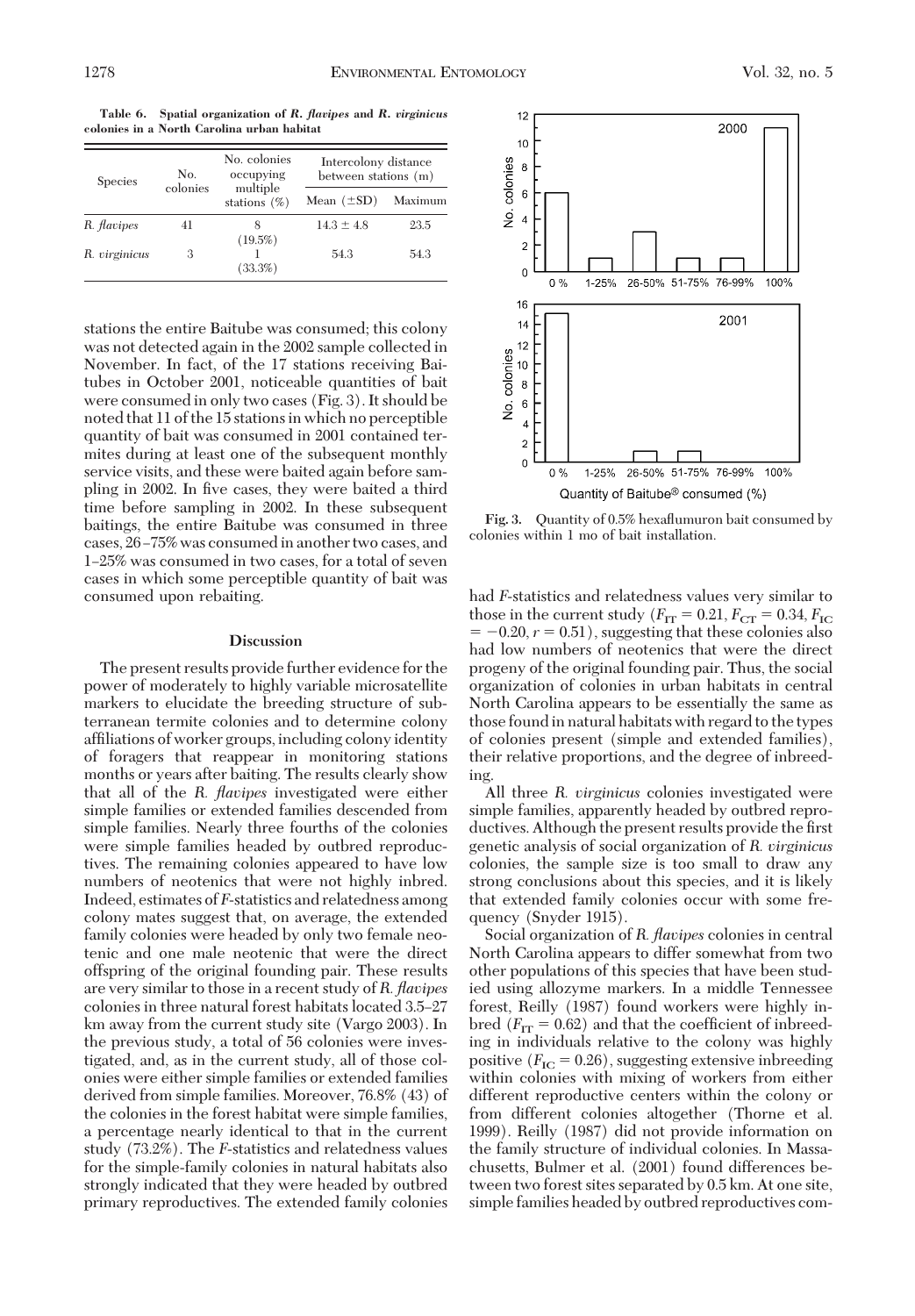prised  $37.5\%$  (6 of 16) of the colonies, whereas the other colonies at this site were inbred with values of the relatedness coefficient and *F*-statistics indicative of tens or hundreds of neotenics inbred for several generations. At the other site, these authors found six colonies that showed signs of high levels of inbreeding and some commingling of workers from different reproductive centers or from different colonies. Bulmer et al. (2001) attributed the differences in colony social organization between sites to variation in age structure and/or soil conditions. Although there may be variation in *R. flavipes* social organization between different geographic regions and even between nearby sites within a region, the present results show that in central North Carolina social organization can be fairly uniform in habitats as different as undisturbed forests and an urban apartment complex.

The present results suggest that colonies of *R. flavipes* in the study population are fairly localized with a limited foraging range. More than 80% of the colonies detected were found only at a single monitoring station, and the maximum distance spanned by a single colony was 23.5 m. Again, these results are consistent with those from nearby forested areas, where termites were collected from natural wood debris at 15-m intervals, and only a single colony out of 56 sampled was found in two adjacent sampling points (Vargo in press). Combining the present findings with the previous results from natural areas  $(n = 97)$ , it appears that *R. flavipes* colonies in central North Carolina in both natural and urban areas are localized, with foraging ranges generally not extending much  $>15-20$  linear m. Results from detailed analysis of foraging areas of 31*R. flavipes* colonies over a 2-yr time span in forested habitats near Raleigh also show limited ranges (C. DeHeer and E. Vargo, unpublished data). Thus, the spatial organization of *R. flavipes* colonies in urban habitats does not appear to be different from that in natural areas. Although there were only three *R. virginicus* colonies found, it is interesting that one colony had a foraging range nearly twice that of the most expansive *R. flavipes* colony. These results are consistent with findings that *R. virginicus* colonies are frequently much more expansive than sympatric colonies of *R. flavipes,* including one *R. virginicus* colony from a natural habitat near Raleigh that spanned 120 linear m (E. Vargo and J. Carlson, unpublished data).

The rather limited foraging ranges of *R. flavipes* colonies in the study population are similar to those reported for this species in urban habitats in Georgia (Forschler and Ryder 1996), but smaller than those found in other areas. In Toronto, Grace et al. (1989) studied two colonies and found linear foraging distances of 48 and 79 m. In south Florida, Su et al. (1993) reported foraging distances in residential sites of up to 71 m. Studies of other*Reticulitermes*spp. also reported limited foraging ranges in urban habitats, e.g., *R. hesperus* in California (Haagsma and Rust 1995; Haverty et al. 1999, 2000) and *R. speratus* in Japan (Tsunoda et al. 1999). Thus, although*R. flavipes* colonies can sometimes forage relatively long distances, the localized foraging activity found in the current study may be more typical of this species in many parts of its range and appears to be similar to that found in other *Reticulitermes* species.

The combination of highly variable markers and close family structure of colonies allow for a high degree of certainty in determining colony affinities, even in samples collected months or years apart. Using this method, I was able to collect information on 44 colonies, including 36 colonies that had been baited. This is a far greater number of colonies than has been previously reported in any single study. Su (2003) recently reviewed the literature involving field trials of hexaßumuron bait to control subterranean termites. Out of a total of 41 studies, the mean  $(\pm SD)$ number of colonies tracked over time was  $3.9 \pm 4.9$ , with a maximum of 22 reported in the study of Kistner and Sbragia (2001) on *R. hesperus* in California. Clearly, the use of genetic markers, such as microsatellites, to "fingerprint" and track the fate of colonies allows for a substantially greater number of colonies to be studied than is practical using other methods.

In the current study, there was a surprisingly large number of colonies around buildings, averaging more than two per building at the start of the study with a maximum of five colonies around a single building. There have been a few other studies of *R. flavipes* reporting up to two colonies present simultaneously around structures as determined by mark-release-recapture (Forschler and Ryder 1996, Su and Scheffrahn 1996b, Prabhakaran 2001), but generally only a single colony has been found at one time (e.g., Su et al. 1993, Su 1994, Potter et al. 2001). Using cuticular hydrocarbon and mark-release-recapture data in California, Haverty et al. (2000) found two cases in which there were two colonies of *R. hesperus* present simultaneously at the same structure. Thus, the large numbers of colonies found in the current study are among the highest reported to occur simultaneously next to structures for any *Reticulitermes* spp., and results on residential properties in the Raleigh, NC, area indicate that it is not uncommon to find five or more colonies of *R. flavipes* present at one time around a structure (V. Parman and E. Vargo, unpublished data).

That only one colony out of 36 colonies that were baited in 2000 and 2001 was found again, and that this colony was not detected again in 2002, is consistent with elimination or substantial suppression of the baited colonies. Furthermore, this elimination/suppression generally occurred within 1 yr after baiting. If the colonies were indeed eliminated or significantly suppressed, then these results support the findings of several other studies documenting elimination or suppression of subterranean termite colonies by hexaßumuron baits (reviewed in Su 2003). However, as with any study attempting to track the fate of colonies in the field, the lack of detection of a colony does not necessarily mean that it was eliminated, only that no foragers of that colony were present at any of the monitoring stations at the time samples were collected. An alternative explanation is that almost all of the baited colonies moved out of the monitored area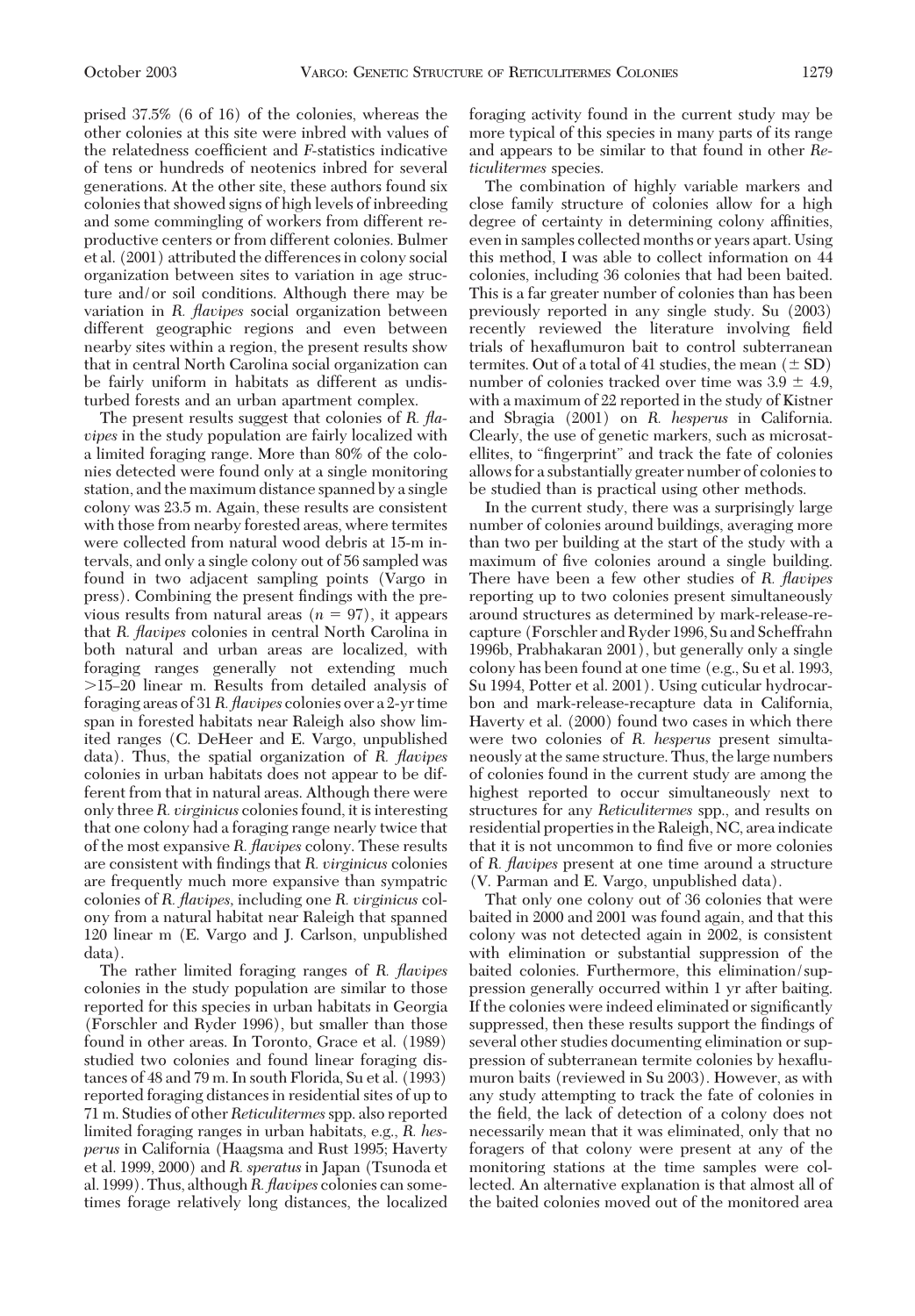after a few months, resulting in a nearly complete turnover each year. This seems unlikely, because it would mean that during both years of the study all colonies moved away from structures into the surrounding unmonitored area before the next year's sample, and that none relocated near structures where they could be found in monitoring stations. Moreover, in a detailed longitudinal study of *R. flavipes* colonies in natural habitats, we have detected very little movement of colonies over a 2-yr period (C. DeHeer and E. L. Vargo, unpublished data). Thus, the elimination or suppression of colonies is the most reasonable explanation for the failure to find most colonies again 1 yr after treatment.

There was a steady decline in both the average number of colonies detected around structures over time, from nearly two per structure at the beginning of the study to fewer than one by the end of the study 2 yr later. These results suggest that termite pressure declines over time with an on-going baiting program. Presumably, the elimination or suppression of colonies after baiting leads to unoccupied foraging areas that can be exploited by either established neighboring colonies or by newly founded colonies. These colonies may in turn discover and begin feeding on the monitoring stations, themselves becoming targets for baiting. It is possible that these colonies reuse foraging tunnels excavated by the original colony, thus facilitating the finding of previously visited monitoring stations (Grace and Su 2001). One would expect that, over time, the number of colonies found around structures would stabilize, reaching an equilibrium between neighboring established colonies relocating or expanding into vacated areas around structures and the foundation of new coloniesin the area. Despite the continued but declining presence of termite colonies around the structures, none of the buildings had active termite infestations after the activity ceased in the above-ground stations in April 2001, indicating that the Sentricon Colony Elimination System effectively protected the structures.

In conclusion, microsatellite markers are powerful tools for inferring the breeding structure of subterranean termite species, for delineating the foraging ranges of colonies, and for differentiating between colonies. The results obtained here show that *R. flavipes* colonies in a central North Carolina urban site had localized foraging areas, and were comprised of a majority of simple families with a minority of extended families headed by inbred descendants of simple families. The results were very similar to previous findings on this species from nearby natural areas, indicating no major differences in the spatial or social organization of this species across two very different habitats. Finally, the markers allowed the tracking of large numbers of colonies after bait treatment, and analysis of these data suggest that hexaßumuron bait resulted in elimination of colonies or at least significant suppression of the colony population. Additional studies using these markers, or other genetic markers with similar properties, promise to greatly expand our understanding of subterranean termite social organization and foraging ranges. Moreover, future studies with these markers should improve our ability to evaluate termite management technologies through increased capacity to accurately detect colony elimination and/or suppression.

#### **Acknowledgments**

I am indebted to S. Taylor, M. Taylor, and K. Spillman of Capitol Pest Services for their assistance throughout this project and for making their records available to me. I thank K. Patel and T. Juba for technical assistance. E. Adams kindly ran computer simulations and generously provided me with the results. C. Brent, C. DeHeer, and T. Juba gave helpful comments on the manuscript. This work was supported by the Keck Center for Behavioral Biology and by a grant from the United States Department of Agriculture National Research Initiative Competitive Grants Program (# 00-35302– 9377).

#### **References Cited**

- **Atkinson, L., and E. S. Adams. 1997.** The origins and relatedness of multiple reproductives in colonies of the termite *Nasutitermes corniger.*Proc. Roy. Soc. London B. 264: 1131–1136.
- **Bignell, D. E., and P. Eggleton. 2000.** Termites in ecosystems, pp. 363–387. In T. Abe, D. E. Bignell and M. Higashi [eds.], Termites: evolution, sociality, symbioses, ecology. Kluwer Academic Publishers, Dordrecht, The Netherlands.
- **Bulmer, M. S., E. S. Adams, and J.F.A. Traniello. 2001.** Variation in colony structure in the subterranean termite *Reticulitermes flavipes.* Behav. Ecol. Sociobiol. 49: 236 -243.
- **Cle´ment, J.-L. 1981.** Enzymatic polymorphism in the European populations of various *Reticulitermes* species (Isoptera), pp. 49-62. *In* P. E. Howse and J.-L. Clément [eds.], Biosystematics of social insects. Academic, New York.
- **Cle´ment, J.-L. 1984.** Diagnostic alleles and systematics in termite species of the genus *Reticulitermes* in Europe. Experientia 40: 283-285.
- Clément, J.-L., A.-G. Bagnères, P. Uva, L. Wilfert, A. Quin**tana, J. Rienhard, and S. Dronnet. 2001.** Biosystematics of *Reticulitermes* termites in Europe: morphological, chemical and molecular data. Insectes Soc. 48: 202-215.
- **Forschler, B. T., and J. C. Ryder, Jr. 1996.** Subterranean termite, *Reticulitermes* spp. (Isoptera: Rhinotermitidae), colony response to baiting with hexaflumuron using a prototype commercial termite baiting system. J. Entomol. Sci. 31: 143-151.
- **Goodisman, M.A.D., and R. H. Crozier. 2002.** Population and colony genetic structure of the primitive termite *Mastotermes darwiniensis.* Evolution 56: 70-83.
- **Goodisman, M.A.D., T. A. Evans, J. G. Ewen, and R. H. Crozier. 2001.** Microsatellite markers in the primitive termite *Mastotermes darwiniensis.* Mol. Ecol. Notes 1:  $250 - 251$ .
- **Grace, J. K., A. Abdallay, and K. R. Farr. 1989.** Eastern subterranean termite (Isoptera: Rhinotermitidae) foraging territories and populationsin Toronto. Can. Entomol. 121: 551-556.
- **Grace, J. K., and N. Y. Su. 2001.** Evidence supporting the use of termite baiting systems for long-term structural protection (Isoptera). Sociobiology 37: 301–310.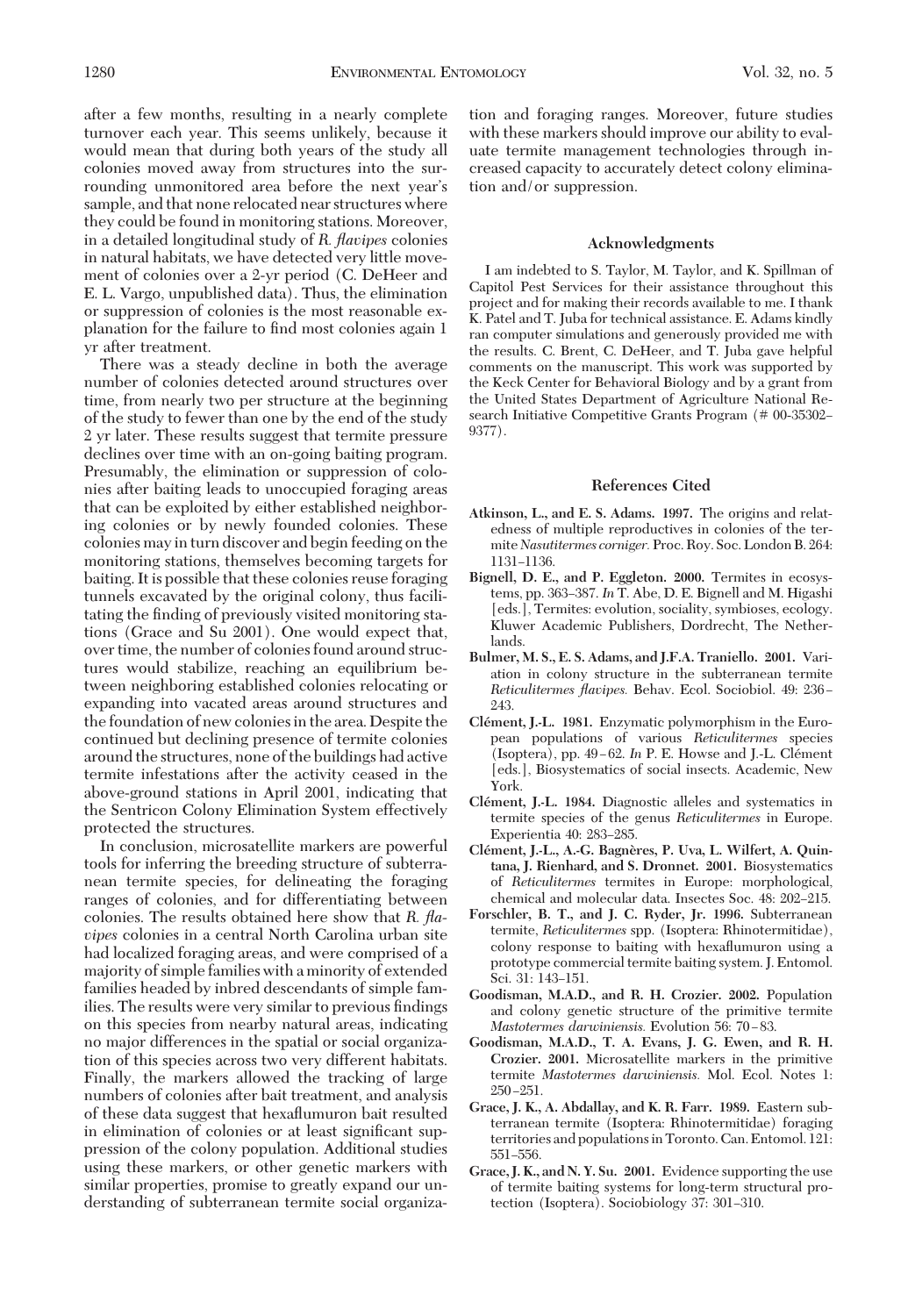- **Haagsma, K. A., and M. K. Rust. 1995.** Colony size estimates, foraging trends, and physiological characteristics of the western subterranean termite (Isoptera: Rhinotermitidae). Environ. Entomol. 24: 1520-1528.
- **Harry, M., C. L. Roose, E. Garnier-Sillam, and M. Solignac. 2001.** Microsatellitemarkersin soil-feeding termites (*Cubitermes subarquatus,* Isoptera, Termitidae, Termitinae). Mol. Ecol. Notes. 1: 226-228.
- **Haverty, M. I., K. A. Copren, G. M. Getty, and V. R. Lewis. 1999.** Agonistic behavior and cuticular hydrocarbon phenotypes of colonies of *Reticulitermes* (Isoptera : Rhinotermitidae) from northern California. Ann. Entomol. Soc. Am. 92: 269-277.
- **Haverty, M. I., G. M. Getty, K. A. Copren, and V. R. Lewis. 2000.** Size and dispersion of colonies of *Reticulitermes* spp. (Isoptera: Rhinotermitidae) in a wildland and a residential location in northern California. Environ. Entomol. 29: 241-249.
- **Hayashi, Y., O. Kitade, and J.-I. Kojima. 2002.** Microsatellite loci in the Japanese subterranean termite, *Reticulitermes* speratus. Mol. Ecol. Notes 2: 518-520.
- **Husseneder, C., R. Brandl, C. Epplen, J. T. Epplen, and M. Kaib. 1998.** Variation between and within colonies in the termite: morphology, genomic DNA, and behaviour. Mol. Ecol. 7: 983-990.
- **Husseneder, C., R. Brandl, C. Epplen, J. T. Epplen, and M. Kaib. 1999.** Within-colony relatedness in a termite species: genetic roads to eusociality? Behaviour 136: 1045– 1063.
- **Husseneder, C., and J. K. Grace. 2001a.** Evaluation of DNA fingerprinting, aggression tests and morphometry as tools for colony delineation of the Formosan subterranean termite. J. Insect Behav. 14: 173-186.
- **Husseneder, C., and J. K. Grace. 2001b.** Similarity is relative: hierarchy of genetic similarities in the Formosan subterranean termite (Isoptera: Rhinotermitidae) in Hawaii. Environ. Entomol. 30: 262-266.
- **Husseneder, C., M. Kaib, C. Epplen, J. T. Epplen, and R. Brandl. 1997.** Small-scale population structure of the termite *Schedorhinotermes lamanianus:* aggression modulated by genetic and environmental factors. Miit. Deutsch. Ges. All. Ang. Entomol. 11: 183-187.
- **Husseneder, C., E. L. Vargo, and J. K. Grace. 2003.** Molecular genetic methods: new approaches to termite biology, pp. 358-370. *In* B. Goodell, D. Nicholas and T. Schultz [eds.],Wood deterioration and preservation: advances in our changing world. American Chemical Society Symposium Series 845. American Chemical Society, Washington, DC.
- **Jenkins, T. M., C. J. Basten, S. Kresovich, and B. T. Forschler. 1999.** Mitochondrial gene sequence questions *Reticulitermes* sp. social structure (Isoptera: Rhinotermitidae). Sociobiology  $34:161-172$ .
- **Jones, S. C. 1990.** Delineation of *Heterotermes aureus* (Isoptera: Rhinotermitidae) foraging territories in a Sonoran desert grassland. Environ. Entomol. 19: 1047–1054.
- **Kaib, M., M. Hacker, I. Over, C. Hardt, J. T. Epplen, R.K.N. Bagine, and R. Brandl. 2000.** Microsatellite loci in *Macrotermes michaelseni* (Isoptera: Termitidae). Mol. Ecol. 9: 502-504.
- **Kistner, D. H., and R. J. Sbragia. 2001.** The use of the Sen- $\operatorname{tricon}^{\operatorname{\mathsf{TM}}}$  Termite Colony Elimination System for controlling termites in difficult to control sites in Northern California. Sociobiology 37: 265-280.
- **Lewis, P. O., and D. Zaykin. 2000.** Genetic Data Analysis: computer program for the analysis of allelic data. Version 1.0 (d12). Free program distributed by the authors over the internet (http://lewis.eeb.uconn.edu/gda/).
- **Luykx, P. 1993.** Allozyme markers and formal Mendelian genetics of the termite *Incisitermes schwarzi* (Isoptera: Kalotermitidae). Sociobiology 21: 185-192.
- **Pearce, M. J. 1997.** Termites: biology and pest management. CAB International, Wallingford, United Kingdom.
- **Potter, M. F., E. A. Eliason, K. Davis, and R. T. Bessin. 2001.** Managing subterranean termites (Isoptera : Rhinotermitidae) in the midwest with a hexaflumuron bait and placement considerations around structures. Sociobiology 38: 565–584.
- **Prabhakaran, S. K. 2001.** Eastern subterranean termite management using baits containing hexaßumuron in affected University of Iowa structures (Isoptera : Rhinotermitidae). Sociobiology 37: 221-233.
- **Queller, D. C., and K. F. Goodnight. 1989.** Estimating relatedness using genetic markers. Evolution 43: 258-275.
- **Reilly, L.M. 1987.** Measurements ofinbreeding and average relatedness in a termite population. Am. Nat. 130: 339-349.
- **Ross, K. G. 2001.** Molecular ecology of social behaviour: analyses of breeding systems and genetic structure. Mol. Ecol. 10: 265-284.
- **Scheffrahn, R. H., and N. -Y. Su. 1994.** Keys to soldier and winged adult termites (Isoptera) of Florida. Fla. Entomol.  $77 \cdot 460 - 474$
- **Snyder, T. E. 1915.** Biology of the termites of the eastern United States, with preventative and remedial measures. U. S. Dep. Agric. Bur. Entomol. Bull. No. 94, Pt. 2: 13-85.
- **Su, N. -Y. 1994.** Field evaluation of a hexaflumuron bait for population suppression of subterranean termites (Isoptera: Rhinotermitidae). J. Econ. Entomol. 87: 389-397.
- **Su, N. -Y. 2003.** Baits as a tool for population control of the Formosan subterranean termite. Sociobiology 41: 177Ð 192.
- **Su, N.-Y., P. M. Ban, and R. H. Scheffrahn. 1993.** Foraging populations and territories of the eastern subterranean termite (Isoptera: Rhinotermitidae) in southeastern Florida. Environ. Entomol. 22: 1113-1117.
- **Su, N.-Y., and R. H. Scheffrahn. 1996a.** A review of the evaluation criteria for bait-toxicant efficacy against field colonies of subterranean termites (Isoptera). Sociobiology 28: 521-530.
- **Su, N.-Y., and R. H. Scheffrahn. 1996b.** Fate of subterranean termite colonies (Isoptera) after bait applications-An update and review. Sociobiology 27: 253-275.
- **Su, N.-Y., and R. H. Scheffrahn. 1998.** A review of subterranean termite control practices and prospects for integrated pest management programmes. Integrated Pest Management Rev. 3: 1-13.
- **Thompson, G. J., and P.D.N. Hebert. 1998a.** Population genetic structure of the neotropical termite *Nasutitermes* nigriceps (Isoptera: Termitidae). Heredity 80: 48-55.
- **Thompson, G. J., and P.D.N. Hebert. 1998b.** Probing termite social systems through allozyme and mtDNA analysis: a case study of *Nasutitermes nigriceps* and *Nasutitermes costalis* (Isoptera, Termitidae). Insectes Soc. 45:  $289 - 299.$
- **Thompson, G. J., M. Lenz, and R. H. Crozier. 2000.** Microsatellites in the subterranean, mound-building termite *Coptotermes lacteus* (Isoptera: Rhinotermitidae). Mol. Ecol. 9: 1932-1934.
- **Thorne, B. L., J.F.A. Traniello, E. S. Adams, and M. Bulmer. 1999.** Reproductive dynamics and colony structure of subterranean termites of the genus *Reticulitermes* (Isoptera Rhinotermitidae): a review of the evidence from behavioral, ecological and genetic studies. Ethol. Ecol. Evol. 11: 149-169.